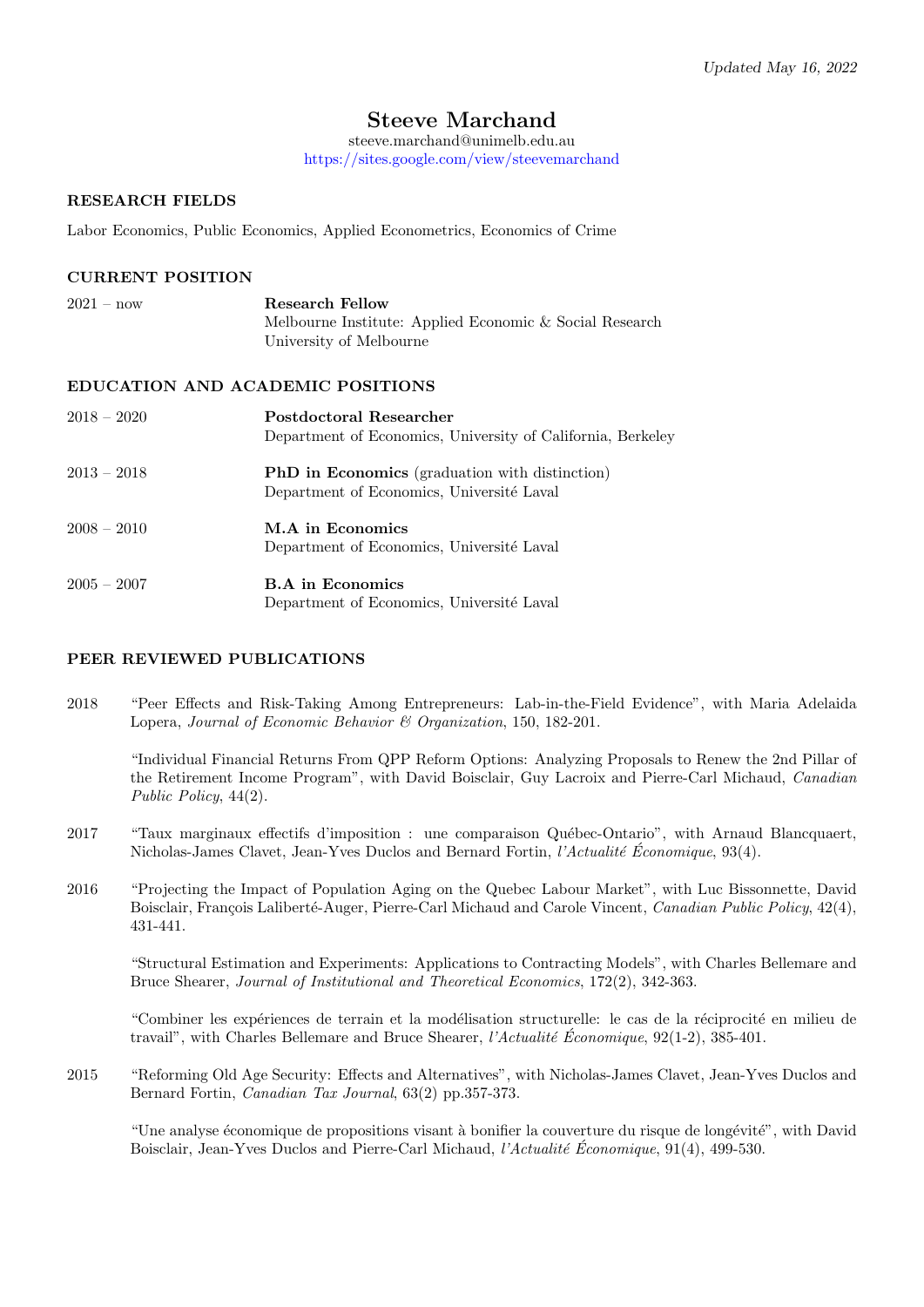"Projections de l'état de santé de la population québécoise et impacts sur le risque de longévité d'un régime de retraite à prestations déterminées", with Aurélie-Côté Sergent, Jean-Yves Duclos, Alexandre Lekina and Pierre-Carl Michaud, *l'Actualité Économique*, 91(4), 567-598.

# WORKING PAPERS

- "Prison Rehabilitation Programs: Efficiency and Targeting", with William Arbour and Guy Lacroix. Revision requested by the Journal of Human Resources.
- "Peer Effects in Prison and Recidivism"
- "Physical Disability and Labor Market Discrimination: Evidence from a Video Resume Field Experiment", with Charles Bellemare, Marion Goussé and Guy Lacroix. Revision requested by the American Economic Journal: Applied Economics.
- "Who Benefits from Tax-Preferred Saving Accounts?"
- "Parole, Recidivism, and the Role of Supervised Transition", with William Arbour

# BOOK CHAPTERS

- 2022 L'efficacité des programmes de réinsertion sociale pour adultes en milieu carcéral au Québec, with William Arbour and Guy Lacroix, in Le Québec économique 10: Compétences et transformation du marché du travail, edited by Benoit Dostie and Catheerine Haeck, CIRANO, Chapter 18, pp. 391-414.
- 2013 L'évolution des sources de revenu des Québécois de 2012 à 2030 : une analyse de microsimulation, with Jean-Yves Duclos and Bernard Fortin, in Le Québec économique 2012, edited by Marcelin Joanis, Luc Godbout and Jean-Yves Duclos, Presses de l'Université Laval, Chapter 6, pp. 163-190.

#### TEACHING AND ACADEMIC WORK EXPERIENCE

- 2017 Course Instructor, Mesuring the Economy, undergraduate level (taught jointly with Arnaud Dufays), Department of Economics, Université Laval
- $2010 2013$  Research Professional, Department of Economics, Université Laval

#### AWARDS AND SCHOLARSHIPS

- 2020 Invited Participant, 7th Lindau Nobel Laureate Meetings on Economic Sciences
- 2018 Postdoctoral Fellowship Social Sciences and Humanities Research Council (SSHRC) Postdoctoral Fellowship - Fonds de Recherche du Québec - Société et Culture (FRQSC)
- 2017 Best PhD student paper prize for the paper "Peer Effects and Risk-Taking Among Entrepreneurs: Lab-in-the-Field Evidence", Fourth Annual International Association for Applied Econometrics Conference, Sapporo, Japan.
- 2014 Doctoral Fellowship Social Sciences and Humanities Research Council (SSHRC) Doctoral Fellowship - Fonds de Recherche du Québec - Société et Culture (FRQSC)